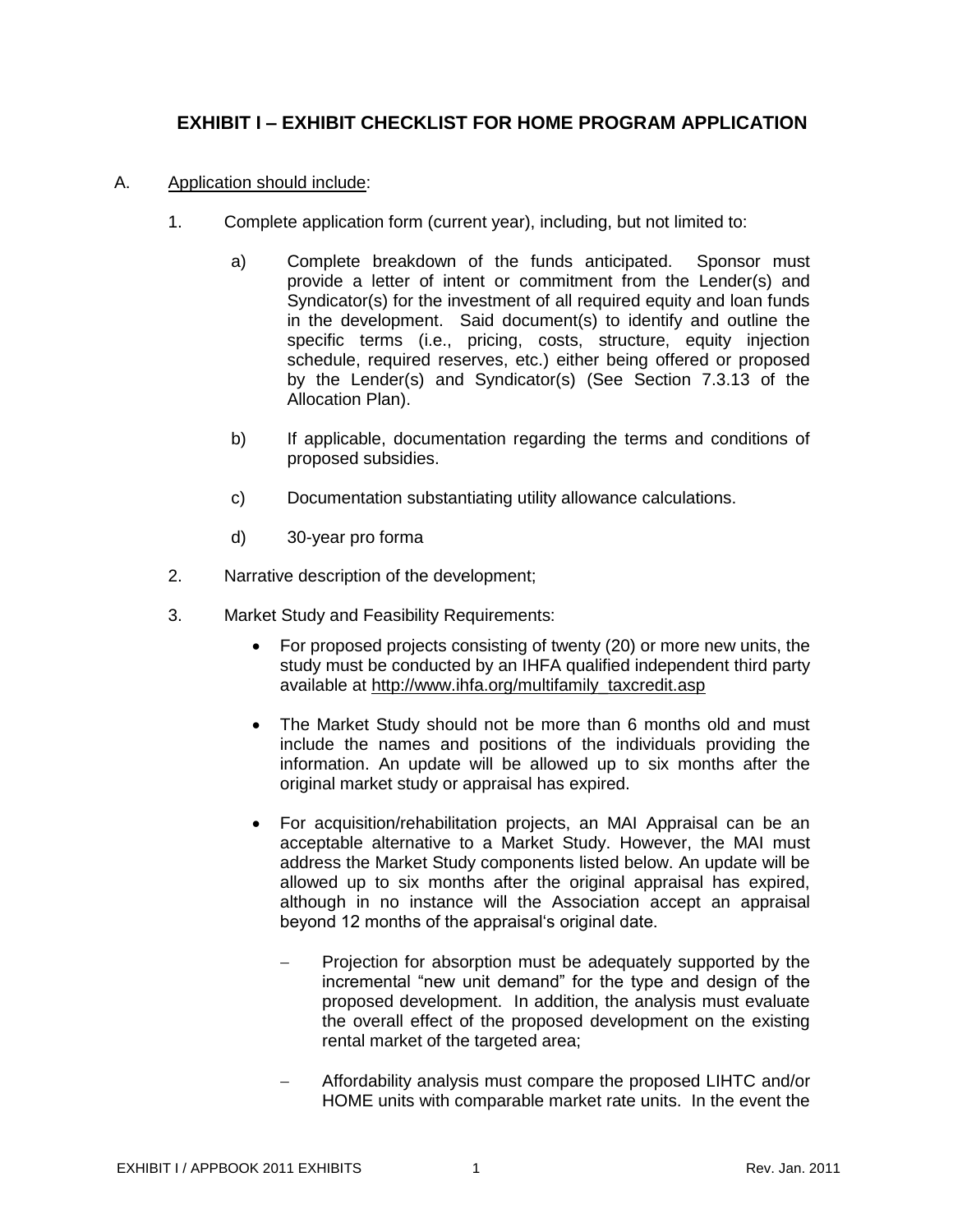analyst does not specifically justify a projected comparable rent, but rather provides a broad range of rents for the comparables, please be advised that the Association will establish affordability by using the low end of the range;

- Proposed developments which are designed for, and are 100% dedicated to, a targeted market segment (i.e. senior, elderly, special needs, etc.) will be required to provide a targeted feasibility analysis; and
- Proposed multiple use projects, i.e. rental and commercial space, must provide an evaluation which substantiates the commercial demand, vacancy rate(s), and lease rate(s) for comparable commercial space within the market area that the development is proposed.
- Criteria for Market Feasibility: Researched and prepared by an independent professional firm which recommends and justifies the overall market area demand for new housing units by addressing all aspects of marketability including but not limited to:
- Market composition between home owners and renters;
- Geographic definition and analysis of market area;
- Existing competing developments;
- Developments in the market area which are under construction and/or in the pipeline to be developed – with anticipated dates of completion and availability to the public;
- Vacancy rates of both market units and low-income units in the market area;
- Demographic Mapping in primary Market Area
	- Percentage of low-income residents to overall population;
	- Number of affordable units to total units,
	- Income levels in targeted market area
- Capture rate analysis of target population;
- Absorption (taking into account both existing and proposed for both low-income and market rate developments). The analyst must include a description of the effect of the sponsor's proposed development on the market area;
- Community profile
	- $-$  employment profile and outlook,
	- $-$  unemployment rate
	- major employers
	- population growth projections
	- Major employers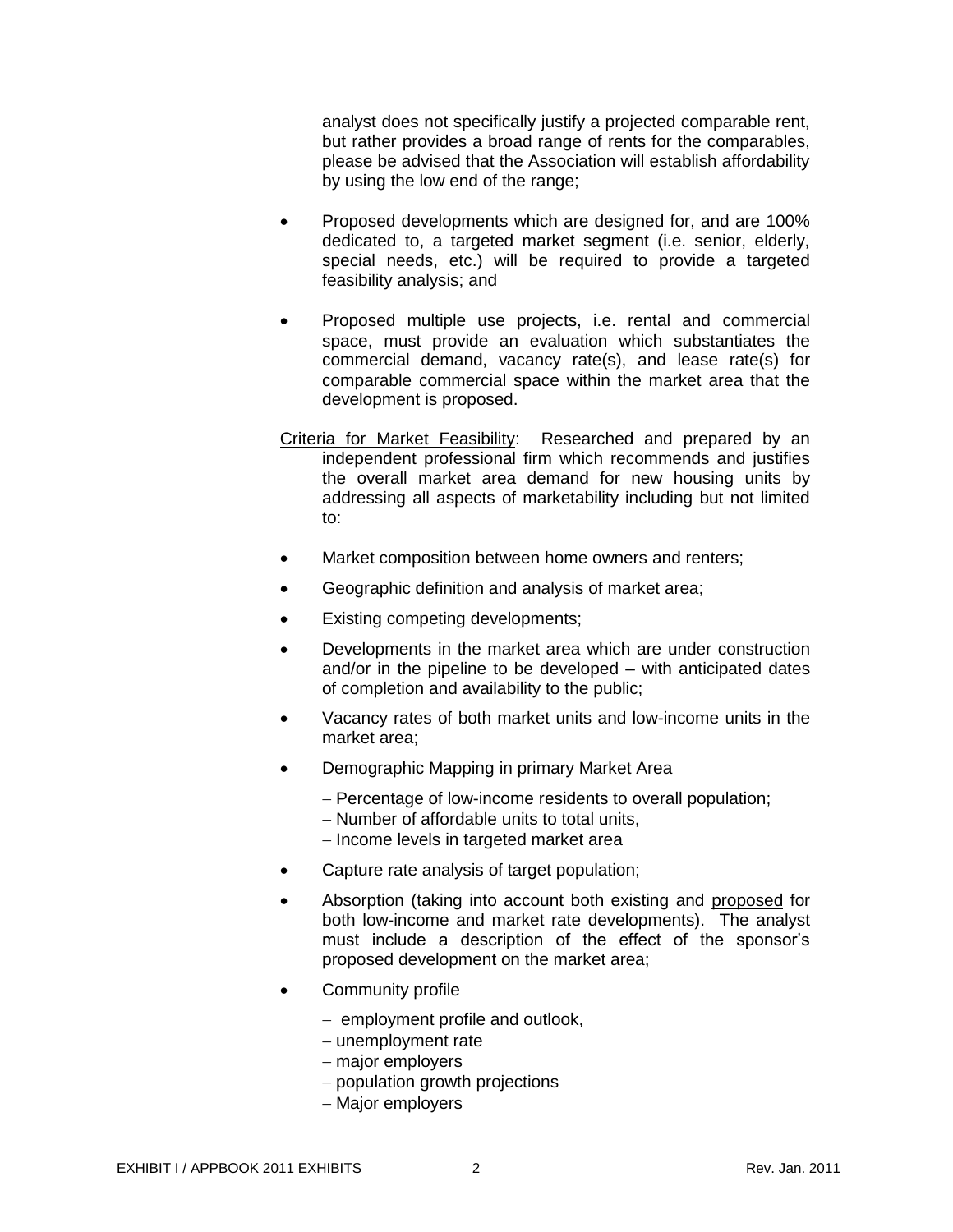- Site analysis and opinion
- Analysis of how the site will enhance or detract from development marketability
- Analyst must visit the proposed site
- Tax credit and/or HOME rents (as compared to market rents for comparable units);
- Market and low-income housing unit demand
	- currently needed
	- anticipated need at the time that the proposed development will be completed
- A description of proposed development
	- Amenities
	- Number of units
	- Unit type
	- Unit size.

If there are no local comparable units, the study should utilize comparables from nearby community(s).

If the Market Study and update does not provide a definitive conclusion regarding new unit market demand, the housing sponsor will fail the market study threshold and the application will be returned.

**Note:** The Association is hereby notifying the Housing Sponsor that the contents of the market study may and can be disclosed to the general public. The party requesting this information may be assessed a nominal fee.

- 4. Legal description;
- 5. Location map;
- 6. Sketch plan of site, typical unit layout, building elevations.
- 7. Evidence of initial site control (purchase agreement, option);
- 8. Evidence of approved zoning or, if unavailable, evidence of application for permissive zoning;
- 9. Résumés for development team members, including addresses, telephone numbers and contact persons;
- 10. Certifications or other documentation required to substantiate eligibility for Selection Criteria Points;
- 11. Applicable Association fees;
- 12. Nonprofit Organizations Articles of Incorporation and IRS documentation of status;
- 13. Previous Experience Summaries for the Developer and Management Agent;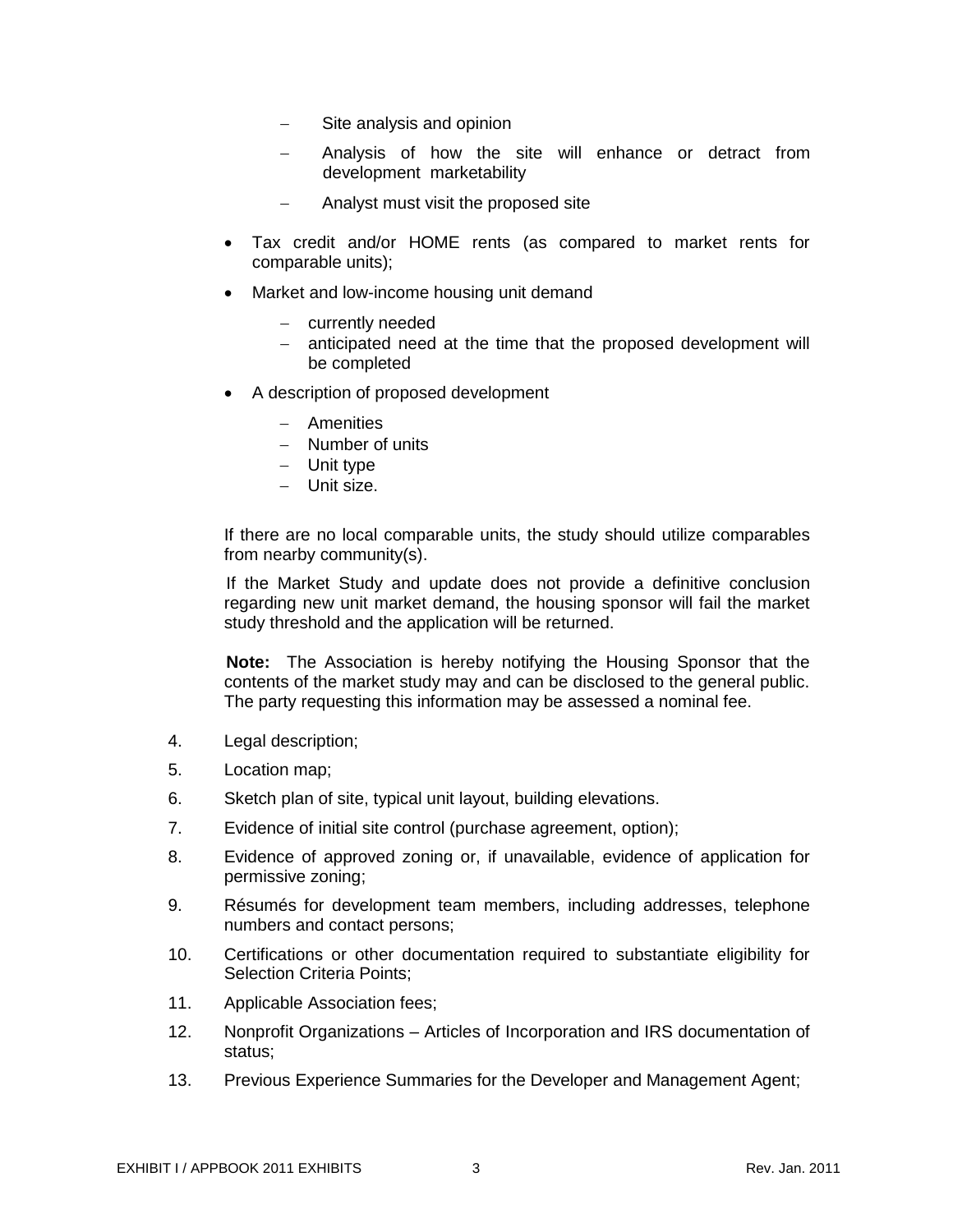- 14. Proposed Management Agreement, Comprehensive Management Plan and Manager"s Questionnaire;
- 15. If applicable, evidence of Real Estate Tax Waiver or Reduction signed by appropriate official;
- 16. If applicable, written evidence of available Volume Cap for tax-exempt bond issuance (for tax-exempt bond developments only);and
- 17. Acquisition/Rehabilitation developments must provide the following information:
	- a) A current independent third party MAI appraisal\* that includes both an "as is" restricted-rent value and an "as is" market value (net of appraiser recommended repairs and dollar balance of replacement reserves) of the existing development with land value broken out separately;

\*For clarification purposes, a previously completed appraisal can be used to determine property value, provided:  $1)$  the appraisal report is less than six months old, and 2) the appraisal addresses the development's ability to sustain existing occupancy. An update will be allowed up to six months after the original market study has expired, although in no instance will the Association accept an appraisal beyond 12 months of the appraisal"s original date.

If acquisition tax credits are not requested, this item will not be required)

- b) Complete description of the rehabilitation work proposed for the development and the time frame in which completion of rehabilitation is expected.
- c) A line item cost estimate detailing acquisition, displacement costs, and proposed rehabilitation. For a building to be considered substantially rehabilitated, the "hard" rehabilitation costs during any 24-month period must equal or exceed an average of \$20,000 per unit. Hard rehabilitation costs include site work, rehabilitation costs for physical improvements to the property, and construction contingency. (It should be noted that contractor profit, contractor overhead, general requirements, and soft costs will not be considered in this definition of hard rehabilitation costs.);
- d) Three years of the most current financial statements for the existing development and a current year-to-date operating statement;
- e) An architect's certification indicating that the development will, when rehabilitated, provide decent, safe, and sanitary dwellings which meet Housing Quality Standards (24 CFR 982.401), all applicable local, state, and federal laws including Fair Housing laws and the Americans With Disabilities Act and local building codes. Said certification must state the anticipated R-factor of Insulation in walls, ceilings, and floors at rehabilitation completion;
- f) A plan for covering the costs and logistics of displacement for all persons impacted by the rehabilitation;